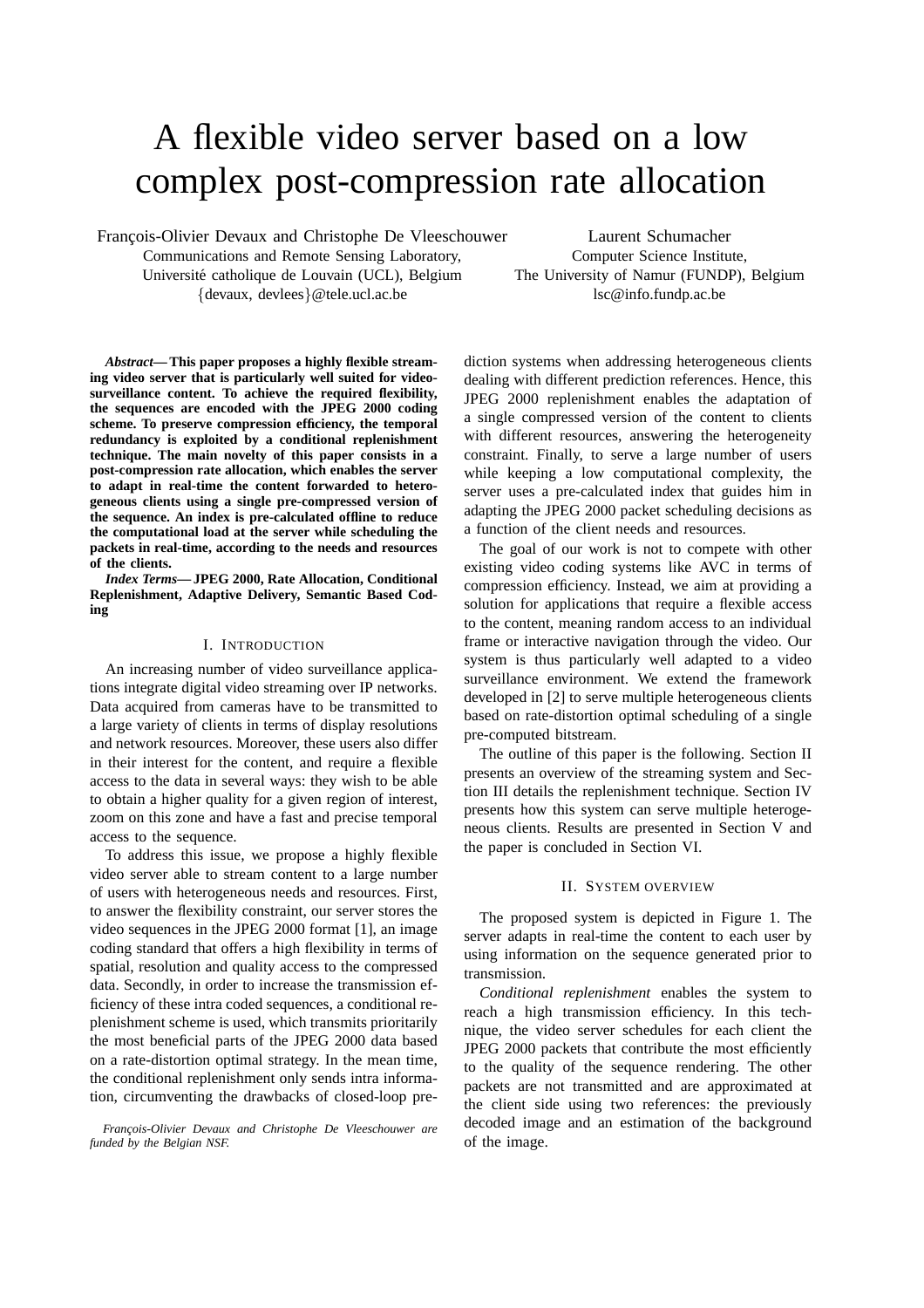

Fig. 1. System Overview. Using a pre-calculated index, the server selects the optimal packets to transmit to each client, based on their individual needs and resources. Three types of clients are illustrated: a PDA client with a low resolution and low bandwidth, a laptop client with a high bandwidth and a client focusing on two regions of interest for which he is expecting a high quality.

During the streaming session, the server requires two types of data: the JPEG 2000 content to transmit and a pre-calculated index. This index is used by the server to schedule the packets to transmit, based on each user requirements and resources. It is processed once when the server acquires the sequence and lists the distortion gain offered by the different replenishment solutions.

The flexibility of JPEG 2000 is exploited by offering a real-time spatial, in terms of resolution and localization, and qualitative adaptation. Temporal granularity is provided by the fact that JPEG 2000 is an intra video coding scheme, enabling an simple access to each independent frame.

## III. JPEG 2000 CONDITIONAL REPLENISHMENT

The section is organized as follows. First, we review the JPEG 2000 standard. Then, we explain how conditional replenishment supports efficient video streaming based on JPEG 2000.

# *A. JPEG 2000 structure*

The JPEG 2000 standard describes images in terms of their discrete wavelet coefficients. The subbands issued from the wavelet transform are partitioned into *codeblocks* that are coded independently [3] [4]. Each codeblock is coded into an embedded bitstream, i.e. into a stream that provides a representation that is (closeto-)optimal in the rate-distortion sense when truncated to any desired length. To achieve rate-distortion (RD) optimal scalability at the image level, the embedded bitstream of each code-block is partitioned into a sequence of increments based on a set of truncating points that correspond to the various rate-distortion trade-offs [5]. Incremental contributions from the set of image code-blocks are then collected into so-called

quality layers,  $\mathcal{Q}_q$ . The targeted rate-distortion tradeoffs during the truncation are the same for all the codeblocks. Consequently, for any quality layer index  $l$ , the contributions provided by layers  $Q_1$  through  $Q_1$ constitute a rate-distortion optimal representation of the entire image. It thus provides distortion scalability at the image level. Resolution scalability and spatial random access to the image result from the fact that each codeblock is associated to a specific subband and to a limited spatial region.

Although they are coded independently, code-blocks are not identified explicitly within a JPEG 2000 codestream. Instead, the code-blocks associated to a given resolution are grouped into *precincts*, based on their spatial location [1], [6]. Hence, a precinct corresponds to the parts of the JPEG 2000 codestream that are specific to a given resolution and spatial location. As a consequence of the quality layering defined above, a precinct can also be viewed as a hierarchy of *packets*, each packet collecting the parts of the codestream that correspond to a given quality among all code-blocks matching the precinct resolution and position. Hence, packets are the basic access unit in the JPEG 2000 codestream.

#### *B. Replenishment and Packet scheduling*

We now explore how the optimal JPEG 2000 replenishment decisions are taken.

The conditional replenishment framework originally introduced in [7] and exploited more recently in multicast transmissions [8] has been adapted here to the wavelet domain. In this framework, the server only transmits the JPEG 2000 packets that correspond to changing regions. The other regions, which are not refreshed, are approximated at the client side by the most efficient of the two available references: the previously reconstructed frame, and a reference background that is pre-computed at the server and is based on Gaussian mixtures estimations as presented in [9], and transmitted at regular time intervals to the client. In the simulations of Section V, a high quality version (lossless compression) of the reference background has been transmitted once every 8 second.

We consider the transmission of frame  $t$ , knowing the replenishment decisions taken for the previous frames. We denote  $d_t^{k,q}(i)$  to be the distortion measured when approximating the  $i^{th}$  precinct of frame t, based on the q first layers of the corresponding precinct in frame  $(t$  $k$ ). By extension, the replenishment of precinct i with q layers results in a distortion  $d_t^{0,q}(i)$ . Besides, we denote by  $b_t(i)$  the distortion obtained when approximating the  $i<sup>th</sup>$  precinct of frame t based on the latest update of the background. When the latest replenishment of precinct i occurred  $k$  frames earlier than  $t$ , the distortion using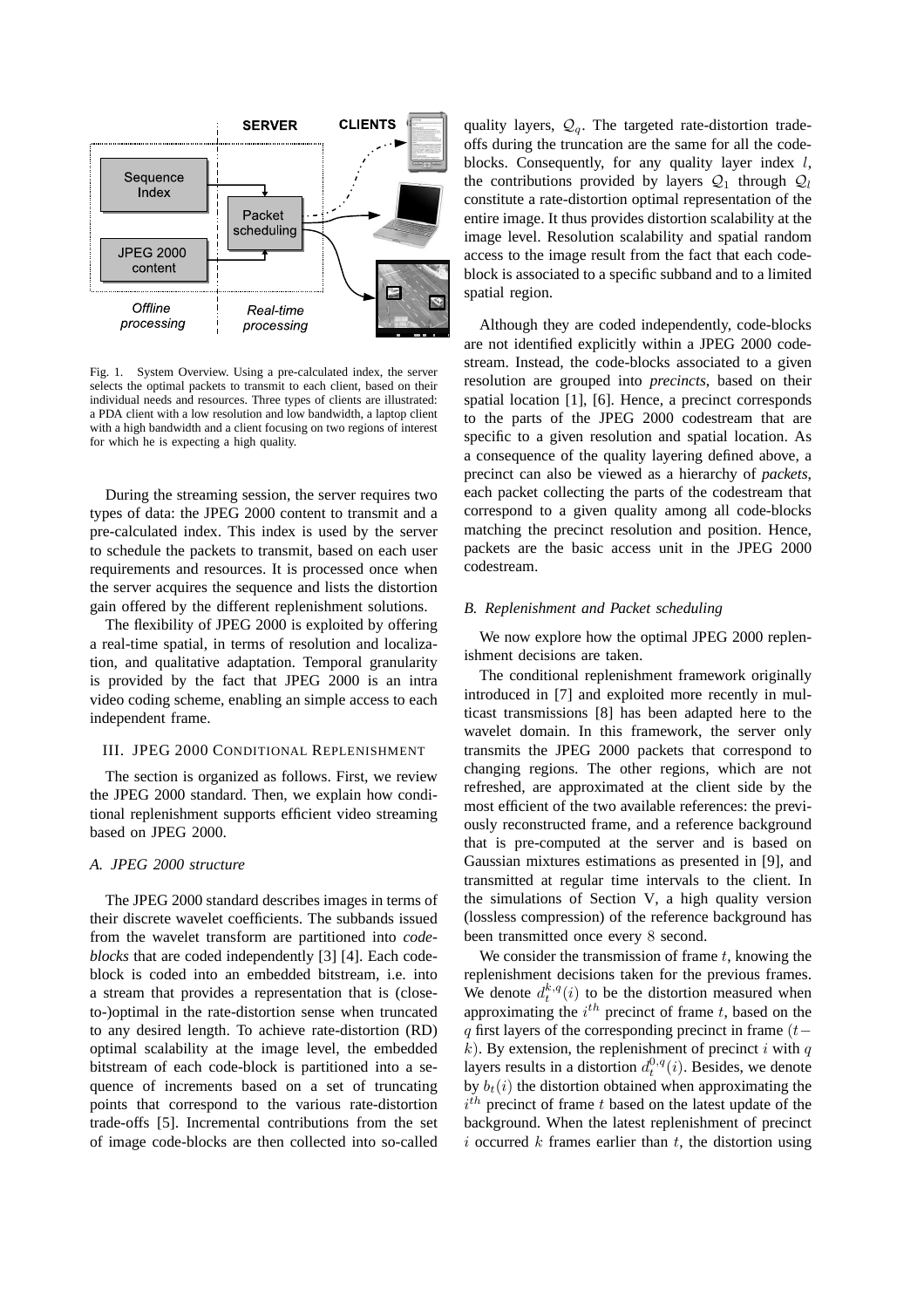the best reference for this precinct is noted  $d_t^{ref}(i) =$  $min[d_t^{k,q}(i), b_t(i)].$ 

In addition to the distortion information, we are also interested in the size in bytes of the  $q$  first JPEG 2000 packets of precinct i of frame t, noted  $s_t^q(i)$ , for each  $q \in \mathcal{Q}$ .

Figure 2 gives a RD representation of these possible conditional replenishment decisions for a given precinct.



Fig. 2. Rate-Distortion representation of the distortion introduced in a given precinct by the four possible replenishments and the use of the background and previous references.

As explained in Section III-A, the truncation points of the embedded bitstream correspond to different ratedistortion trade-offs that lie on a RD convex-hull (*dots* in Figure 2). In addition, the possibility to approximate the precinct based on one of its two replenishment reference introduces two new points located on the distortion axis of the RD diagram (*crosses* in Figure 2).

Given a bit-budget and the set of accessible RD points for each precinct, the RD optimal allocation of the bit budget over the image is derived by considering the RD points sustaining the lower convex hull of each precinct, as depicted in Figure 2. Specifically, the increments of bitstream corresponding to these points are transmitted in decreasing order of distortion reduction per transmitted bytes, until the frame bitbudget is reached [6]. The approach is further detailed in [2].

# IV. SERVING MULTIPLE HETEROGENEOUS CLIENTS

In this section, we first describe how the replenishment decisions can take into account the definition of Regions Of Interest (ROI) by the user. Then, we study the practical implementation of the replenishment system to address a large number of clients while preserving an acceptable computational complexity.

# *A. Heterogeneous needs: Interactive ROI selection*

In order to take the user needs into account, we integrate in the replenishment system the a priori knowledge one may have about the semantic significance of the approximation errors. To do so, we consider semantically weighted versions of the distortions:  $d'(i) =$  $w(i) * d(i)$ , where  $w(i)$  is the semantical weight associated to the precinct.

The transmission of the packets in decreasing order of semantical gain per unit of cost is RD optimal as long as the only packets that correspond to the convexhull optimal RD points are considered. Please note that the convex-hull analysis performed on non weighted distortions remains valid, as long as the weighting affects in a similar way all the packets of a precinct. Indeed, in this case, the relative positions of the possible replenishment decisions of a precinct remain exactly the same.

Semantically meaningful weighted distortion metrics have already been considered in the past [10]. However, most earlier contributions exploit these metrics either before or during the encoding step. In contrast, our work supports the posterior definition of semantics weights at transmission time for each client, and without any significant complexity increase.

## *B. Complexity issues: Index generation*

When the server has to cope with a large number of clients, the real-time calculation of the  $d_t^{k,\bar{q}}(i)$  values of interest becomes computationally intractable. In order to decrease this complexity, we propose to separate the process in two phases. During an off-line phase, the server performs once and for all the most complicated operations, and writes the results in an index. This index is then used in the second phase, which consists in taking the replenishment decisions for a particular streaming session.

Figure 3 depicts the first phase.



Fig. 3. Server off-line operations leading to the creation of the index.

The information needed by the server to take optimal decisions, based on the conditional replenishment concepts presented in section III-B, are the sizes  $s_t^q(i)$ of the  $q$  first packets of precinct  $i$  and the three types of distortions  $d_t^{k,q}(i)$ ,  $b_t(i)$ , and  $d_t^{0,q}(i)$ . These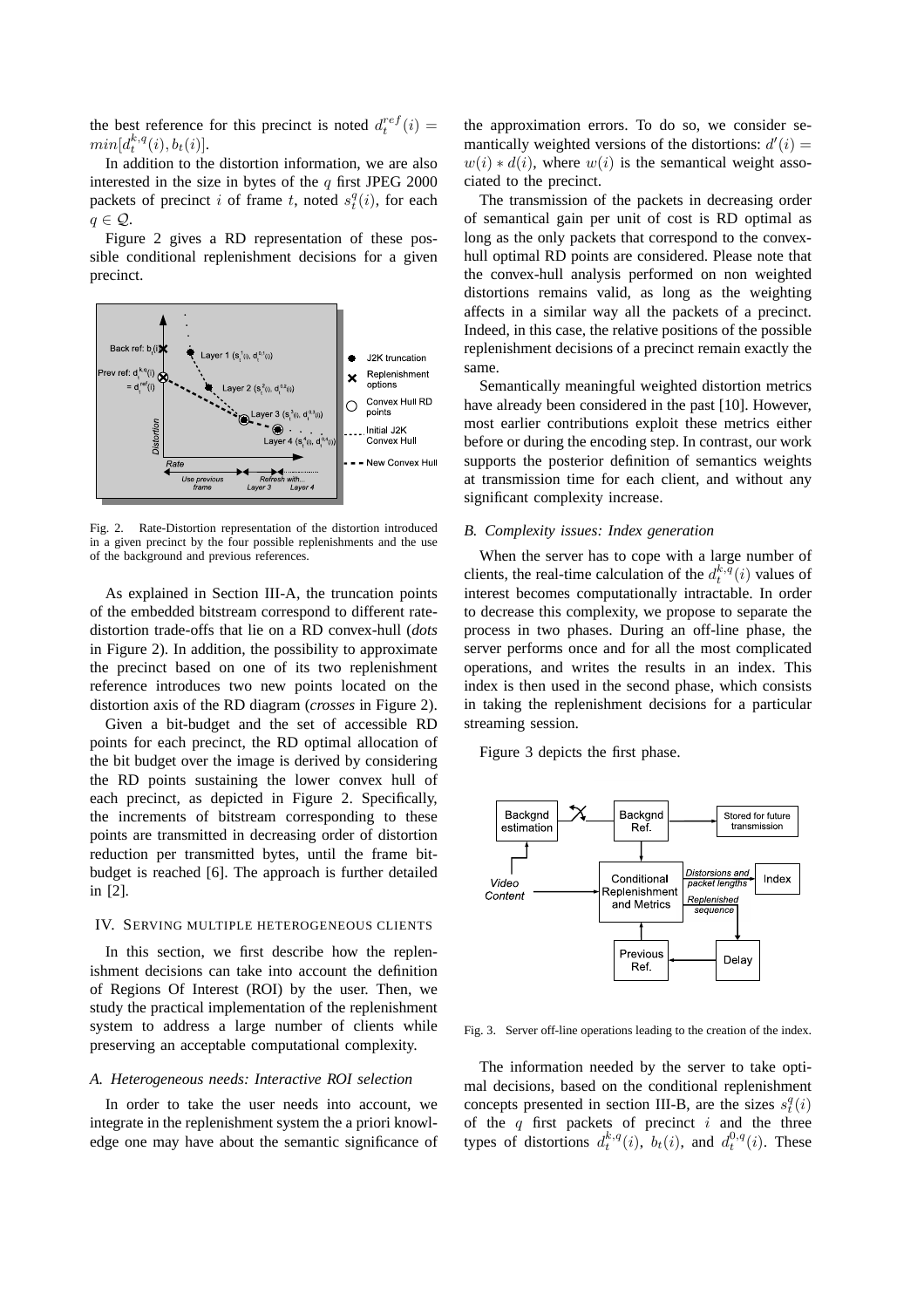informations are computed off-line and written to an index file that will be used during the streaming session to take the optimal decisions for each client.

The reference backgrounds and associated distortion  $b_t(i)$  are generated based on Gaussian mixtures estimations and MSE computations. The  $d_t^{0,q}(i)$  and  $s_t^q(i)$ values are available from the JPEG 2000 compression of individual images. In contrast, the computation of the  $d_t^{k,q}(i)$  values, which have to be calculated for each k and  $q$ , implies a significantly larger effort, both in terms of computation and memory resources. To reduce this effort, we use the following approximation:

$$
d_t^{k,q}(i) \cong d_{t-k}^{0,q}(i) + \sum_{l=0}^{k-1} (d_{t-l}^{1,q_{max}}(i))
$$
 (1)

The approximation is justified in Figure 4, where the different representations of frames t to  $t - k$  are depicted. We observe that  $d_t^{k,q}(i)$  is approximated based on a distortion computation path that only relies on  $d_X^{0,q}(i)$  and  $d_Y^{1,q_{max}}(i)$  values, which significantly reduces the amount of values to compute and store in the index file, compared to  $d_X^{Y,Q}(i)$ , where X, Y and Q variables take all possible values.

We will see in the next section that this approximation does not have a significant impact on the system performances. In terms of complexity, if we denote  $I_d$ to be the number of previous frames considered for the calculation of the previous reference distortion,  $d_t^{k,q}(i)$ is computed for all  $k < I_d$ , which shows that the complexity increases linearly with the index depth for the optimal algorithm. By using the approximation, we limit the number of calculations to a constant value, independently of the index depth.



Fig. 4. Path used to approximate the distortion of the previous references, compared to the optimal path (dashed arrow). This approximation significantly decreases the pre-processing complexity and does not have a significant impact on the system performances.

## V. PERFORMANCES

In this section, we present the performances of the proposed streaming system. First, we compare our solution with two widely used coding scheme, MJ2 (Motion JPEG 2000) and MPEG4-AVC. Then, we illustrate how semantical weights can be used to focus on a given region.

The system has been tested on various videosurveillance sequences, but we present here the results on a sequence of the *CAVIAR* project [11]. The resolution is half PAL standard (384 x 288 pixels) and it has been encoded at 25 frames per second. Regarding the JPEG 2000 compression parameters, the sequence has been encoded with four quality layers (corresponding to compression ratios of 2.7, 13.5, 37 and 76) and with three code-blocks per precinct (one in each subband). In order to have a spatial coherence between the precincts at different resolutions, we have chosen decreasing precinct sizes of 32x32, 16x16, 8x8, and 4x4 for the three remaining lowest resolutions. Regarding the rate control, the bitrate has been uniformly distributed on all frames in the three intra methods. With AVC, we have adapted the quantization parameters to reach the expected bitrates.

Figure 5 represents the rate distortion curves of the proposed system called CRB (Conditional Replenishment with Background). Two curves correspond to CRB: the optimal algorithm and the suboptimal algorithm using the approximation describes in Section IV-B. The system is compared to MJ2 and MPEG-4 AVC with three different Intra Periods (IP). As mentioned in the introduction, the goal of this paper is not to propose a solution competing with AVC in terms of compression efficiency, but rather to increase the performances of flexible video servers based on JPEG 2000.



Fig. 5. Comparison of the system performance with MJ2 and MPEG-4 AVC in terms of PSNR at various bitrates for the *CAVIAR* sequence.

At very low bitrates, we observe that the proposed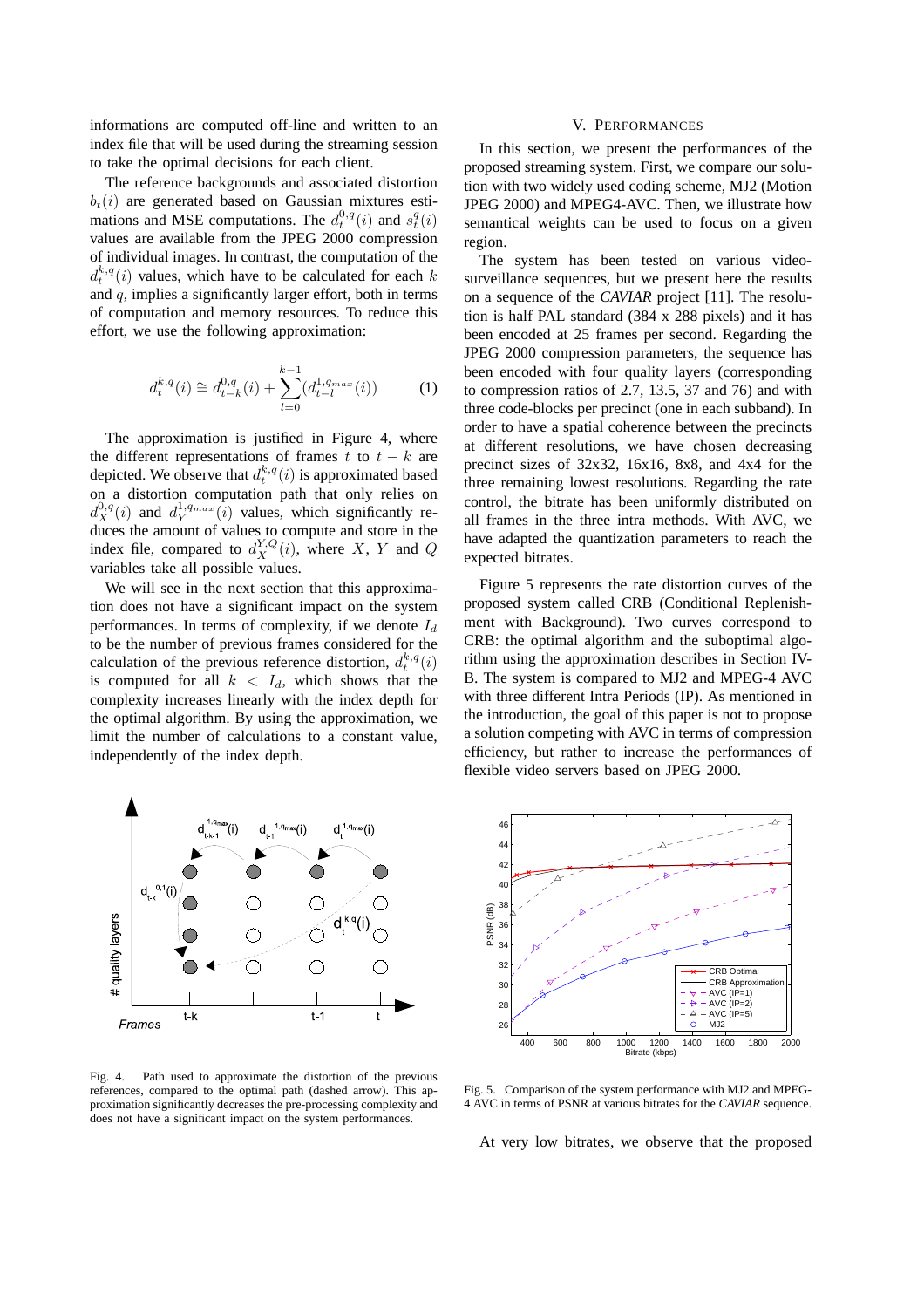method is more efficient than the other coding methods. The suboptimal CRB approximation behaves very similarly to the optimal algorithm, except under 600 kbps (at 300 kbps, the difference is 0.5 dB). This illustrates that the approximations described in Section IV-B do not alter significantly the proposed system efficiency. At higher bitrates, the AVC compression gives better performances. It is interesting to mention that with this sequence, intra MPEG4-AVC  $(IP=1)$  is more efficient than MJ2, thanks to its very efficient intracoding algorithm. CRB outperforms MJ2 at all bitrates (+13.6 dB at 300 kbps and +6.4 dB at 2000 kbps). We realize that AVC with larger GOP would outperform the proposed scheme at the expense of reduced video access flexibility. Similar results have been observed with other video-surveillance sequences [2].

At high bitrates, the flatness of the CRB curves compared with the other coding schemes can be explained by the following. In order to improve the quality of a precinct that was estimated by the reference at lower bitrates, the whole compressed data of the precinct must be transmitted. For the other schemes, this increment in quality only requires a refinement of quantization (e.g. an increase in the number of coding passes to transmit for MJ2). Hence the CRB curve slope, corresponding to the ratio *quality increment* vs *rate increment*, is lower than for other methods.



Fig. 6. Comparison of the system performance with MJ2 considering the adaptation of a single pre-encoded sequence to various bitrates for the *CAVIAR* sequence.

In Figure 6 we consider that the server adapts a single pre-compressed JPEG 2000 bitstream to the several targeted bitrates of the graph. This context corresponds more to the focus of this paper than the one considered in the previous figure where optimal MJ2 and AVC bitstreams were generated for each targeted bitrates. Figure 6 illustrates the benefit of using the references in the CRB method. As expected, this benefit decreases

with the bitrate, as an increasing number of packets can be replenished. At the highest bitrate, where the bandwidth is sufficient to transmit all the available preencoded packets, both MJ2 and CRB methods give the same performances as the references.

To evaluate the interactive ROI selection, we have considered that a user viewing a speedway sequence wishes to focus on the moving vehicles. Segmentation masks have been calculated, and the areas defined by these masks have been considered as ROI. The semantical weights have been set to 1 for precincts belonging to the ROI and to 0 for the other precincts, which is of course an extreme choice. The *Speedway* sequence we have worked with is available on the WCAM project website [12] with its estimated background and the segmentation masks.

The background is sent only once with a high quality at the beginning of the transmission because it remains sufficiently constant during the whole sequence. The transmission overhead is negligible, as the compressed estimated background of *Speedway* has a size of 55 Kbytes.



Fig. 7. Background and Region of Interest quality evolution for user focusing on the ROI of the *Speedway* sequence.

As we can observe on Figure 7, the background quality remains constant. This is explained by the fact that these non-ROI areas are never refreshed, and are only defined using the background reference transmitted at the same high quality for all bitrates. The ROI quality increases until a given threshold where all the code-blocks defining this ROI are refreshed. After this threshold (at 1700 kbps), neither the non-ROI nor the ROI quality is increased, as no additional data are transmitted.